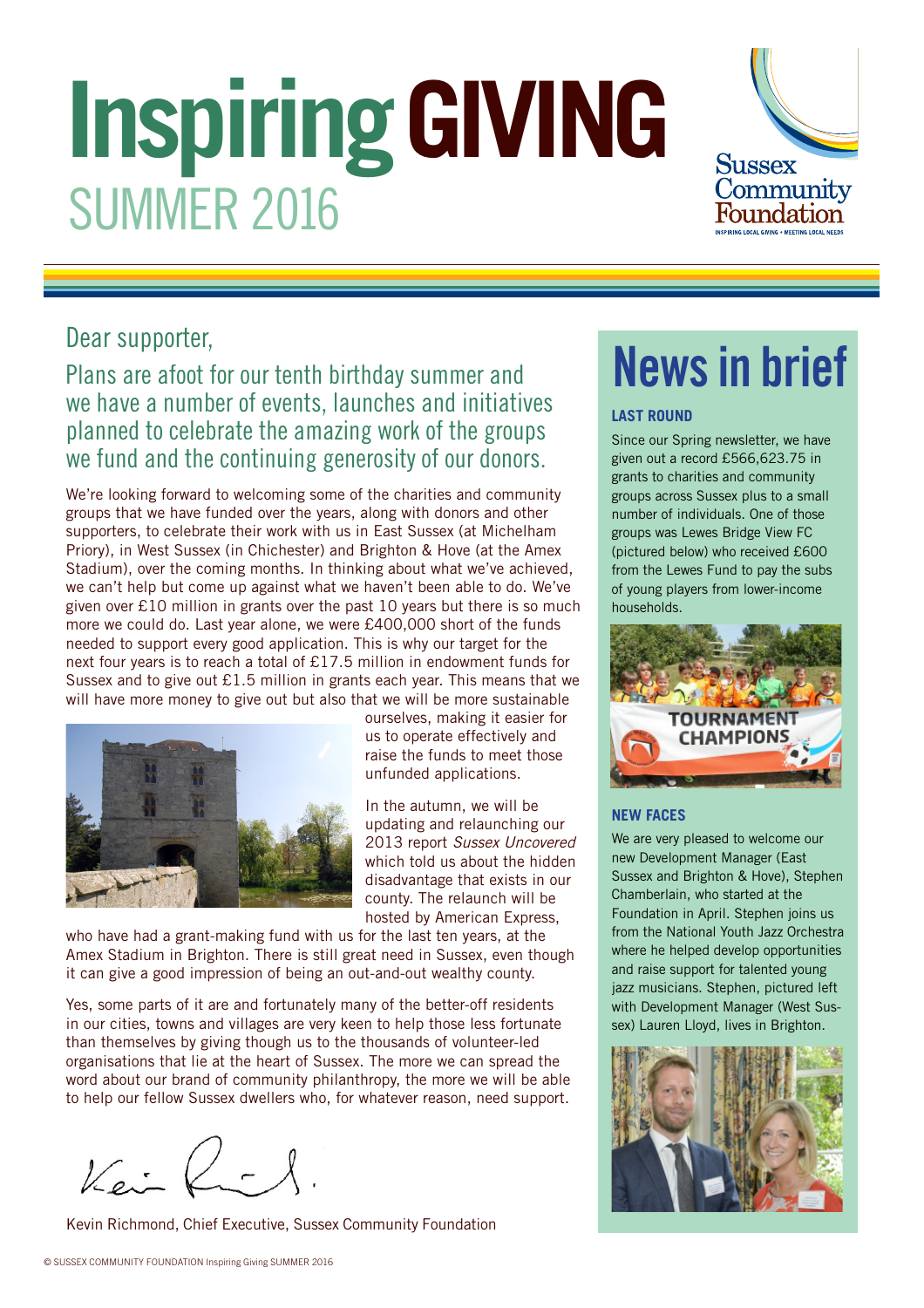## **FVFNTS**

## SUSSEX IN THE CITY<br>We held our third Sussex in the City reception s

## at the Charterhouse in the City of London in April.

Over 60 invited guests heard keynote speaker and Sussex Community Foundation donor, the distinguished investment banker, Anthony Bolton (pictured here) talk about his approach to investment banking and his highly-successful career. Guests were treated to a pre-reception tour of the Charterhouse by some of the 'Brothers', as the residents at the Charterhouse are known. Thank you to Quilter Cheviot Investment Management for sponsoring the event.



## STOPHAM PARK

#### Seventy invited guests joined Sir Brian and Lady Barttelot at their Stopham Park home to hear more about our work.

Sir Brian spoke to guests about his intriguing family history and of the house. "We want to thank Sir Brian and Lady Barttelot for their generosity in hosting the reception for us," says Lauren Lloyd, our Development Manager (West Sussex).

"There was a great turn out and the weather was kind which meant we could all enjoy wonderful gardens at Stopham Park. It was also a new group of supporters for us and we were delighted to be able to tell them more about our work in their corner of Sussex."

Pictured below, left to right are David Allam, Chairman of the Board of Trustees of Sussex Community Foundation; Sir Brian and Lady Barttelot; Kevin Richmond, Chief Executive of Sussex Community Foundation.



## SUSSEX LUND

The deadline for the first applications to Sussex Lund, a grants programme that supports practical projects to improve the landscape of the High Weald, has now passed.

Sussex Lund, established by Peter Baldwin and Lisbet Rausing is a collaboration between their charitable fund, Lund, and Sussex Community Foundation.

We received over 50 applications and applicants will hear whether they have been successful by mid-June. Sussex Lund will be open for applications again in Spring 2017 when criteria and application forms will be available.

#### **NEWSLETTER DELIVERY**

Would you prefer to get this newsletter by email? If so, you can sign up here www.sussexgiving.org.uk/newsletter

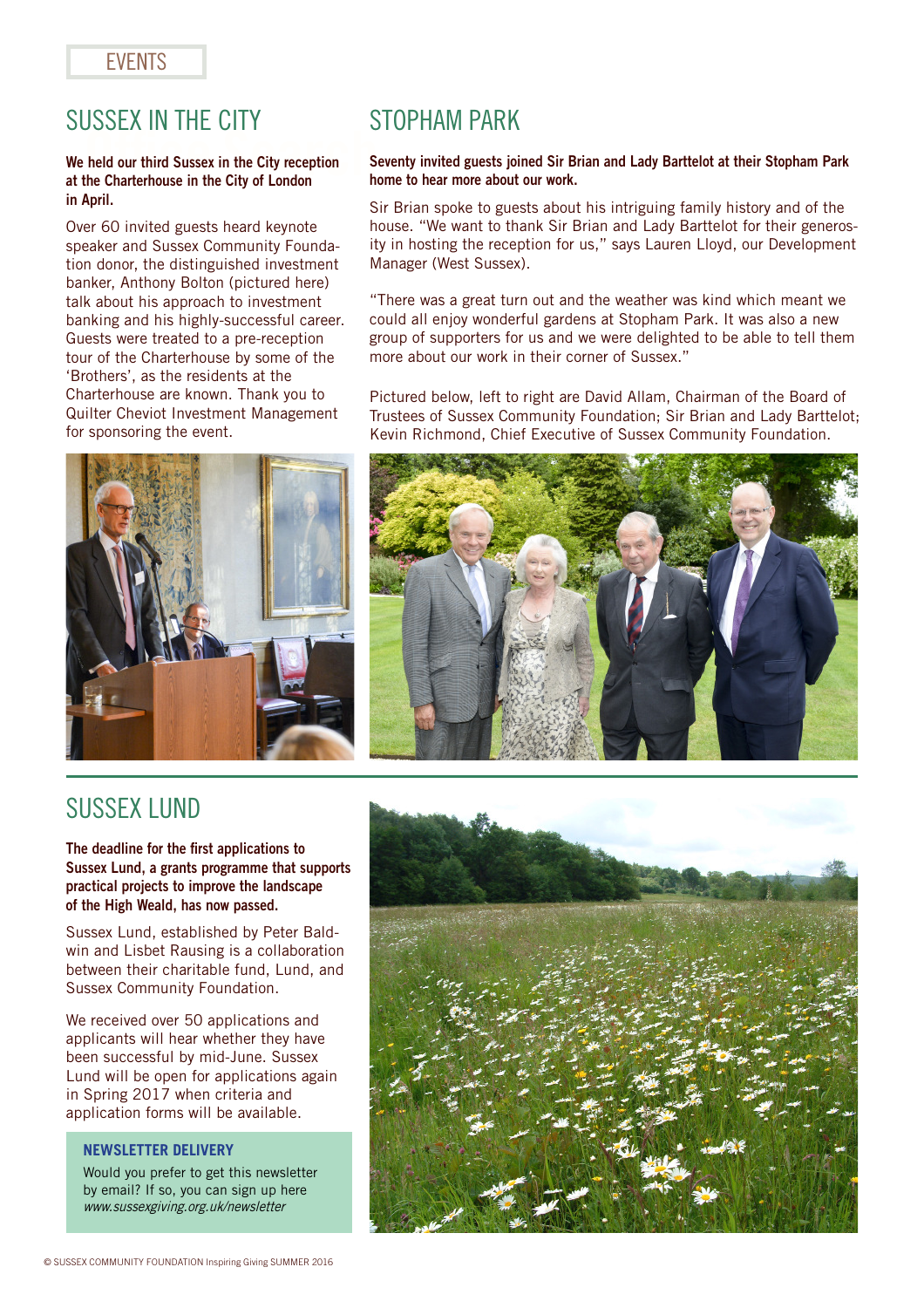### THIS ROUND

Our General Awards are comprised of a range of funds which collectively help to address disadvantage and deprivation in communities in Sussex and to build resilience in those communities. In most cases, you do not need to specify which of our funds you want to apply for.

We will put your application to the funder we think is most likely to fund you. You can apply online or by email and you no longer need to send or deliver us a signed paper copy.

The following funds, where the donor wants to fund projects working in specific areas, are open for applications in this round. Call our Grants Team on 01273 409440 for more information or visit www. sussexgiving.org.uk/how-it-works

Unless stated otherwise, the deadline is 5pm, Friday 15 July 2016, grants are for up to £5,000 and you should make an application on our General Application Form.

Alta Fund - grants to charities and community groups in Sussex which support young people, promote education and achievement, children who are disadvantaged and/or use the arts to support disadvantaged people. Preference will be given to groups working in the areas around Uckfield, East Grinstead and Lewes.



Anjoli Stewart Fund – grants to support smaller charities and community groups working in Hastings and the surrounding area to address disadvantage and help people who have few choices in life to address their own problems and achieve their potential. The donors are keen to support new ideas and projects.

ARDIS Fund – to support research and services for people with dementia and their informal carers who live in Brighton & Hove. Grants from £1,500-£10,000 are available.

Brighton & Hove Community Health Fund – Open to small community groups with an income of up to £35,000 working on community-led health improvement projects. The fund has its own criteria but applications should be made on our General Application Form.

Brighton Rock – Supporting charities and community groups in Sussex, with a preference for those working to benefit the environment and/or older people.

The Cragwood Fund (large grants programme) – to support homeless or vulnerably-housed people in West Sussex. One grant of up to £20,000 per year for a period of three years is available. The fund has its own criteria and application form.

The Cullum Family Fund – open to charities and community groups in Brighton & Hove and West Sussex supporting children and young people, older people, young people with learning disabilities and people who are homeless or threatened with homelessness.



East Brighton Trust – Small grants awarded at least twice a year to charities, community and voluntary groups undertaking projects and events that benefit people who live in East Brighton. Grants of up to £500 are available. The fund has its own criteria and application form and you can apply online.

Fangorn Fund – Open to charities and community groups in any part of Sussex but with a preference for West Sussex, supporting a wide range of charitable causes with an emphasis on tackling disadvantage.

Ganas Fund supports charities and community groups, addressing disadvantage across Sussex, with a preference for Brighton & Hove.

Innes Fund – open to charities and community groups supporting disadvantaged people and promoting well-being in West Sussex.

#### Peter Baldwin and Lisbet Rausing

Fund – open to charities and community groups across Sussex, providing end-of-life care and supporting people affected by terminal illness. Applicants must have a turnover of less than £500,000 per annum.



Marit & Hans Rausing Fund – open to charities and community groups across Sussex seeking to address the root causes of social and economic disadvantage and deprivation.

Southern Water – open to community groups and charities in Sussex for projects addressing healthy living, educational opportunities and environmental initiatives, including community gardens, allotments and projects addressing water shortages. Grants of between £500 and £2,000.

Westdene Fund – Awarded to individual young people in Sussex (16-25 years) with outstanding musical talent. Grants of up to £800. The fund has its own criteria and application form.

William Alexander Fund – open to small community groups and charities in Brighton & Hove, supporting disadvantaged children and young people, the elderly, refugees and asylum seekers, those who suffer from drug and alcohol misuse, and support groups for veterans. Grants are mostly for £1,500-£2,000 but can be up to £5,000.